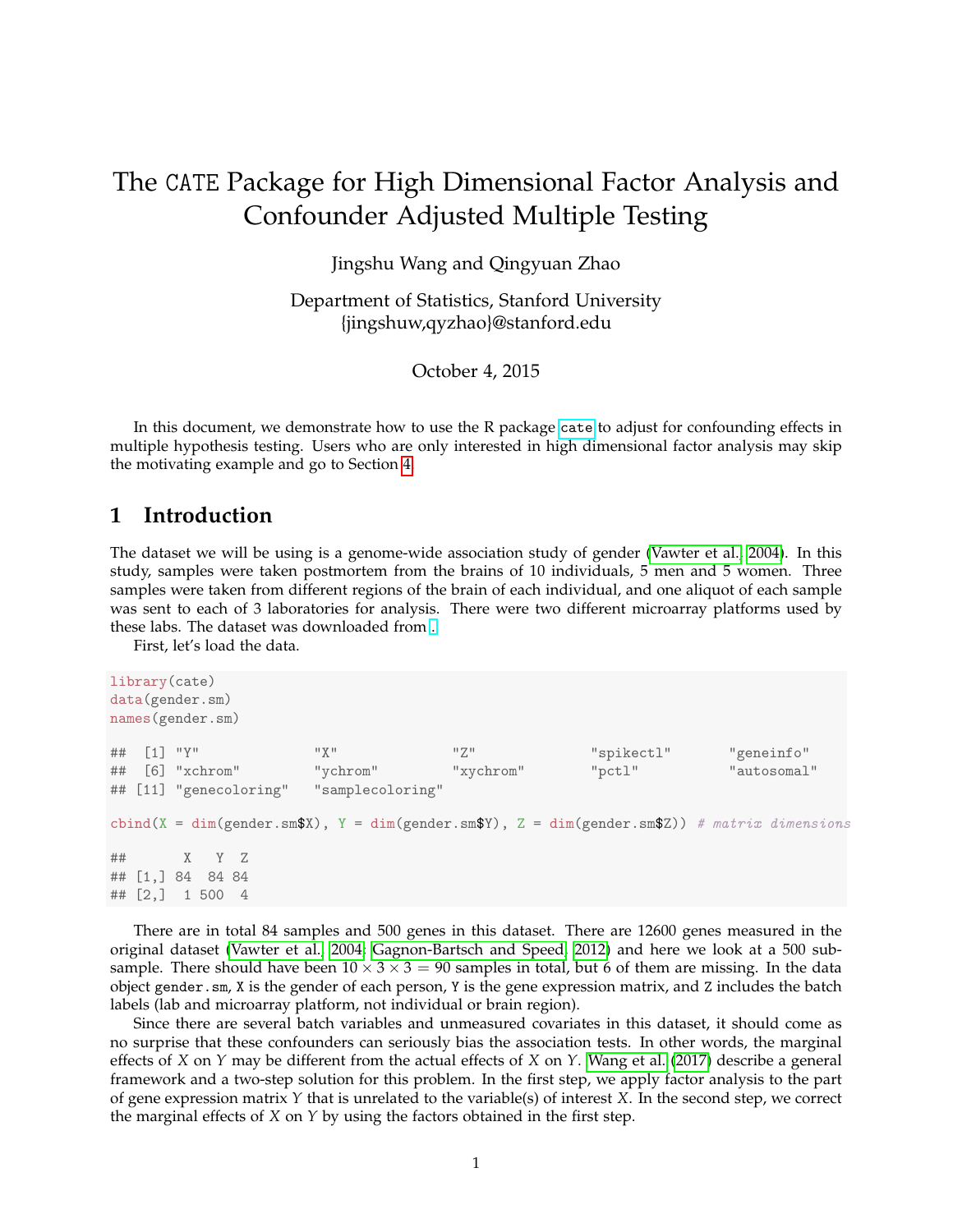

<span id="page-1-0"></span>Figure 1: Histogram of t-statistics before confounder adjustment

#### **2 Confounder adjusted multiple testing**

To illustrate how the confounders in the gender.sm dataset can bias the association tests, we first run the two-sample t-test for each gene

t.stats <- apply(gender.sm\$Y, 2, function(y, x) t.test(y~x)\$statistic, gender.sm\$X)

Under the null hypothesis that the gene is unrelated to the gender, the corresponding t-statistic is expected to follow a t-distribution with  $n - 1$  degrees of freedom. Since  $n = 84$  is fairly large in this study, this t-distribution is very close to the standard normal distribution  $N(0, 1)$ . However, the empirical distribution of t.stats is shown in Figure [1](#page-1-0) (code not echoed). It clearly departs from the theoretical null distribution. The median absolute deviation (MAD) of this histogram is only 0.066, much less than the theoretical value 1, i.e. the t-statistics are extremely underdispersed. The histogram is also a little skewed compared to normal or t distribution.

As mentioned earlier, this phenomenon is most likely due to the existence of **confounders**, unmeasured variables that are correlated with both the response *Y* and the variable of interest *X*. To correct for such confounders, we first need to estimate its number. This is implemented in the function est.confounder.num

```
n <- nrow(gender.sm$Y) # number of samples
gender.data <- data.frame(gender = gender.sm$X, gender.sm$Z)
factor.num <- est.confounder.num(~ gender | . - gender + 0,
                                 gender.data, gender.sm$Y,
                                 method = "bcv", bcv.plot = FALSE,rmax = 30, nRepeat = 20)
factor.num$r
```
## [1] 18

By default, est.confounder.num uses method = "bcv", which calls the EsaBcv function in the [esaBcv](https://cran.r-project.org/web/packages/esaBcv/index.html) package to estimate the number of factors by bi-cross-validation (BCV). To look at the curve of BCV error using different number of factors, the user can turn on the bcv.plot argument. It is recommended to use at least 20 for nRepeat to obtain a stable BCV error for n around a few hundreds or less.

Another method to estimate the number of confounders of is the eigenvalue difference method [\(Onatski,](#page-5-3) [2010\)](#page-5-3)

```
est.confounder.num(~ gender | . - gender + 0,
                   gender.data, gender.sm$Y, method = "ed")
```
## [1] 2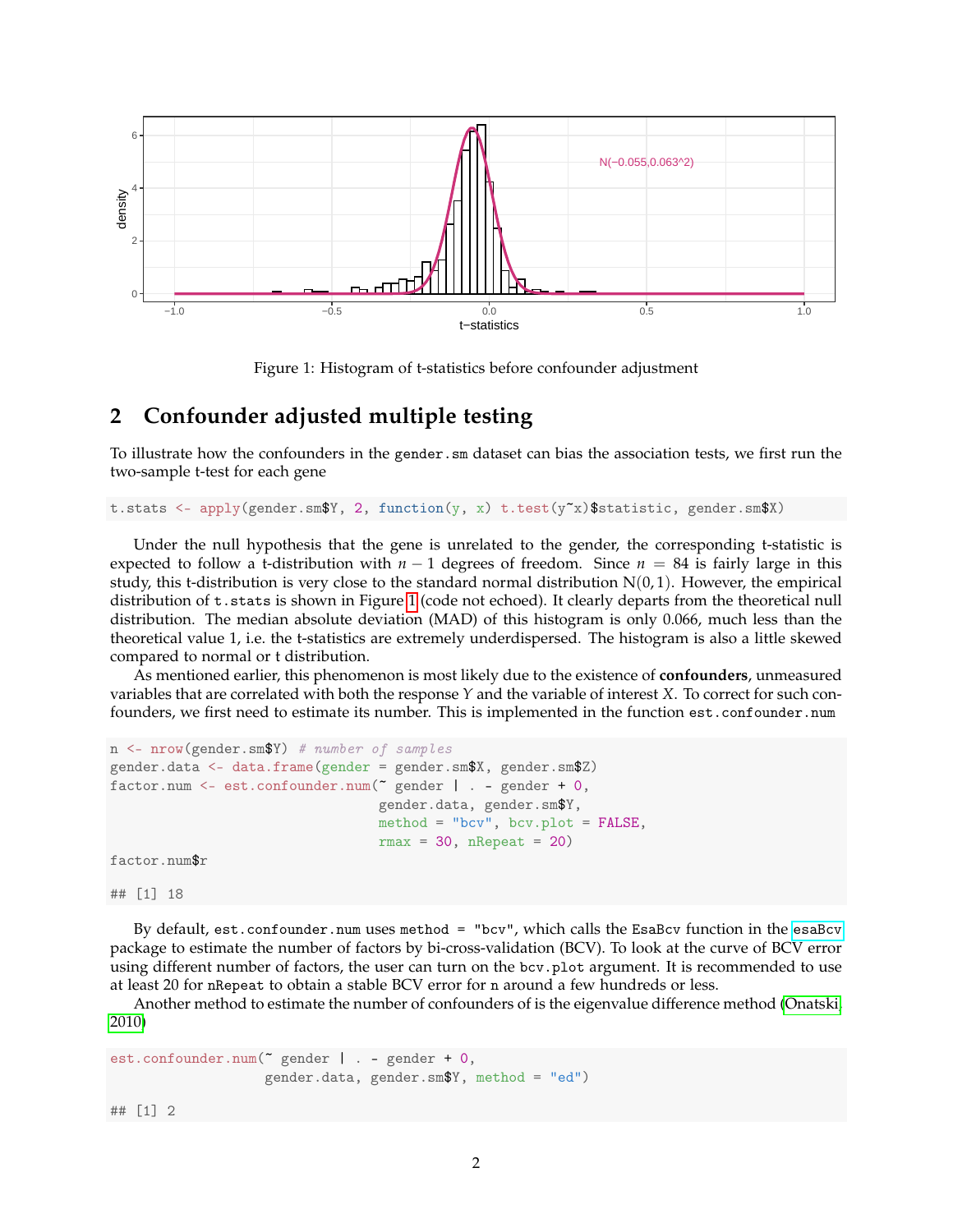The formula " gender  $\vert \cdot \vert$  - gender + 0" here means gender is the primary variable and all other variables in gender.data are nuisance variables. The intercept is not included because it is already included in gender.data. The "bcv" method is better at estimating weak factors but takes longer time than "ed". We recommend to use "bcv" method for most datasets; see [Owen and Wang](#page-5-4) [\(2016\)](#page-5-4) for more detail.

After finding the number of factors, the user can call the main cate function to adjust for the confounders

```
cate.results \leq cate(\in gender | . - gender + 0,
                 gender.data, gender.sm$Y, r = factor .num$r)
names(cate.results)
## [1] "Gamma" "Sigma" "Z" "niter" "converged"
## [6] "alpha" "beta" "beta.cov.row" "beta.cov.col" "alpha.p.value"
## [11] "beta.t" "beta.p.value" "Y.tilde"
```
For most users, the interesting returned values are

beta**:** the estimated effects after adjustment;

beta.t: the t-statistics after adjustment;

beta.p.value**:** the p-values of the estimated effects;

alpha.p.value: the p-value of a  $\chi^2$ -test for confounding.

The first thing to look at is perhaps the confounding test, whose null hypothesis is that the estimated factors are not correlated with *X* so the individual association tests are not biased. For the gender dataset, the p-value of this test is

```
cate.results$alpha.p.value
## gender
## 0.01667668
```
This is much smaller than 0.05, which indicates, together with the previous histogram, that there are some confounders in the experiment. When this is the case, the user may want to look at the factor analysis results to search for possible sources of confounding (in particular the loadings Gamma and the estimated confounders Z returned by cate).

To discover candidate genes, the user can apply the p.adjust function in the stats package to control certain multiple testing error. For controlling the family-wise error rate (FWER), the user may use the bonferroni or holm option in p.adjust. To increase the number of findings and still control the false discovery rate (FDR), the user may use the BH option. Here are a couple of examples:

```
which(p.adjust(cate.results$beta.p.value, "bonferroni") < 0.05) # control FWER at 0.05
which(p.adjust(cate.results$beta.p.value, "BH") < 0.2) # control FDR at 0.2
```
Finally, let's review all the available options in cate.

```
args(cate)
## function (formula, X.data = NULL, Y, r, fa.method = c("ml", "pc",
## "esa"), adj.method = c("rr", "nc", "lqs", "naive"), psi = psi.huber,
## nc = NULL, nc.var.correction = TRUE, calibrate = TRUE)
## NULL
```
Here are some detailed descriptions of all the arguments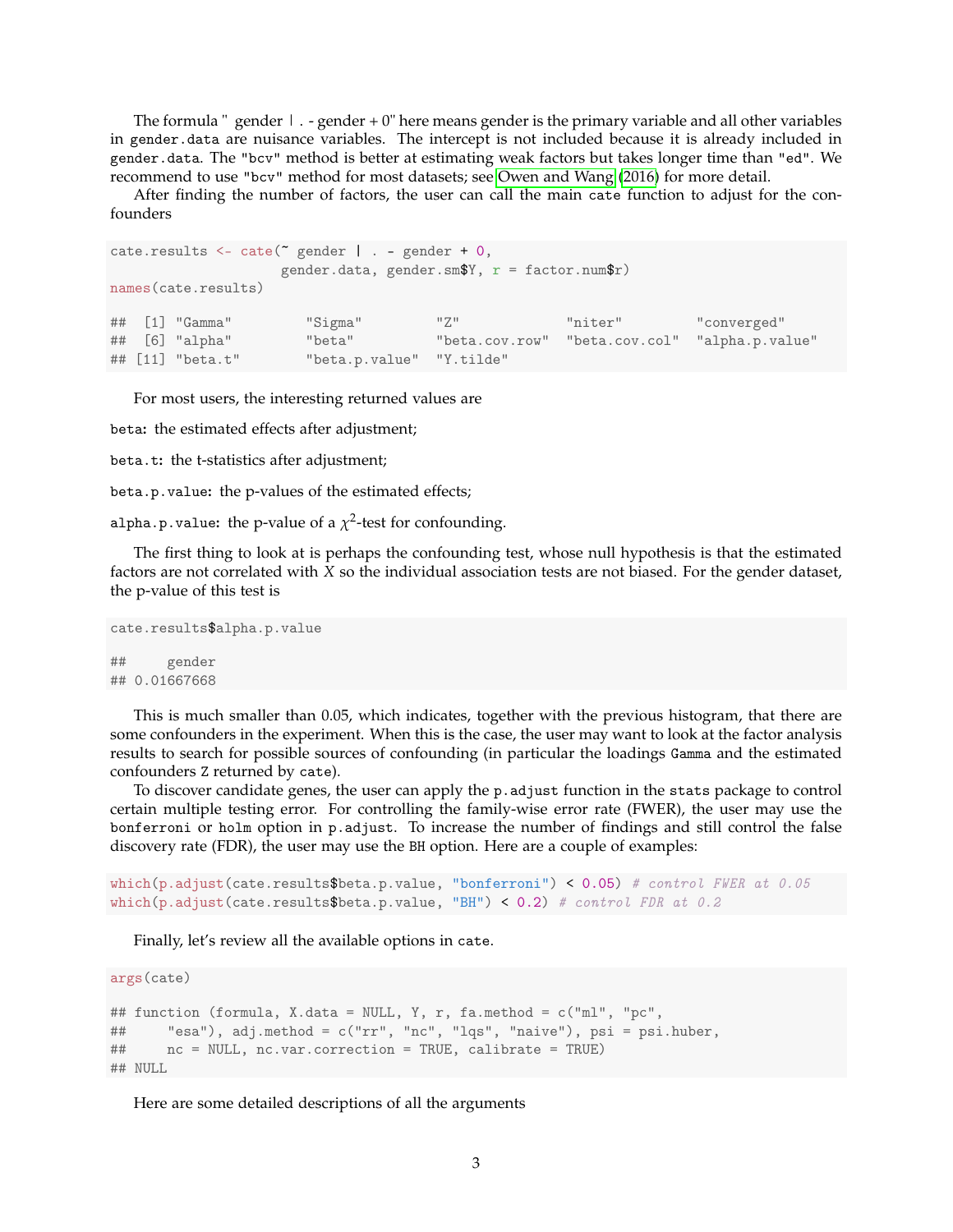- formula**:** R formula indicating primary and nuisance predictors, which are separated by "|". Example:  $formula =  $7$  treatment  $|$  batch-label.$
- Y**:** response matrix (e.g. gene expression).
- X.data**:** a data frame including both primary treatment variables whose effects are of interest and nuisance covariates to adjust for (for example the known batch variables and other demographics variables such as age or gender). X can also be a formula starting with .
- primary.var.names a vector of strings indicating the names of the primary treatment variables, or an integer vector indicating the columns of the primary treatment variables in X when X is a matrix or data frame. If primary.var.names is a vector of string, then the names should match the column names of X or X.data.
- r**:** number of confounders, usually estimated by est.confounder.num.
- fa.method**:** method used to estimate the confounders. See Section [4](#page-4-0) for more detail.
- adj.method**:** method used to adjust for the confounders. There are two main approaches: robust regression (rr) and negative control (nc). If a fair amount (rule of thumb:  $\geq$  30) of negative control genes (e.g. spike-in controls) are available, it is recommended to use the nc option. Housekeeping genes can also be used as negative controls, but they are not as reliable as spike-in controls. The robust regression (rr) option assumes the true effects are sparse and can be used when negative controls are not available.
- psi**:** estimating equation function used when adj.method = "rr". See the rlm function in package MASS for more detail.
- nc**:** positions of the negative controls. Can be a vector of numbers between 1 and *p*, or a logical vector of length *p*.
- nc.var.correction**:** if TRUE (default and recommended), use the variance correction formula in [Wang](#page-5-2) [et al.](#page-5-2) [\(2017\)](#page-5-2) when adj.method = "nc"; if FALSE, use the oracle variance (same as the RUV4 function in package ruv). See [Wang et al.](#page-5-2) [\(2017\)](#page-5-2) for more detail.
- calibrate**:** if TRUE (default), scale the t-statistics beta.t to have median equal to 0 and median absolute deviation (with respect to normal distribution) equal to 1 .

For example, to use the nc adjustment method, the user must specify the positions of negative control genes. In the dataset gender.sm, these are given in spikectl (33 spike-in controls) and hkctl (799 housekeeping genes). Here is a sample usage:

 $\text{cate}.\text{results}.\text{nc} \leq \text{cate}(\text{space} \mid . - \text{gender} + 0,$ gender.data, gender.sm\$Y,  $r =$  factor.num\$r,  $adj.method = "nc", nc = gender.sm$spikectl)$ 

The housekeeping genes are usually less reliable than the spike-in controls.

Alternatively, cate.fit provides a non-formula interface for the same purpose. To use cate.fit, the user needs to specify

- X.primary**:** primary treatment variable(s) whose effects are of interest. These are the variables that come before "|" in the formula in cate.
- X.nuis**:** nuisance covariate(s) to include in the regression whose effects are not of interest. These are the variables that come after "|" in the formula in cate.
- Y**:** response matrix (e.g. gene expression).

All the other arguments are the same as cate.

We end this section with Figure [2,](#page-4-1) two histograms of beta.t after the confounder adjustment using adj.method = "rr" and adj.method = "nc". In both cases, the bulk of the statistics approximately follows the standard normal distribution.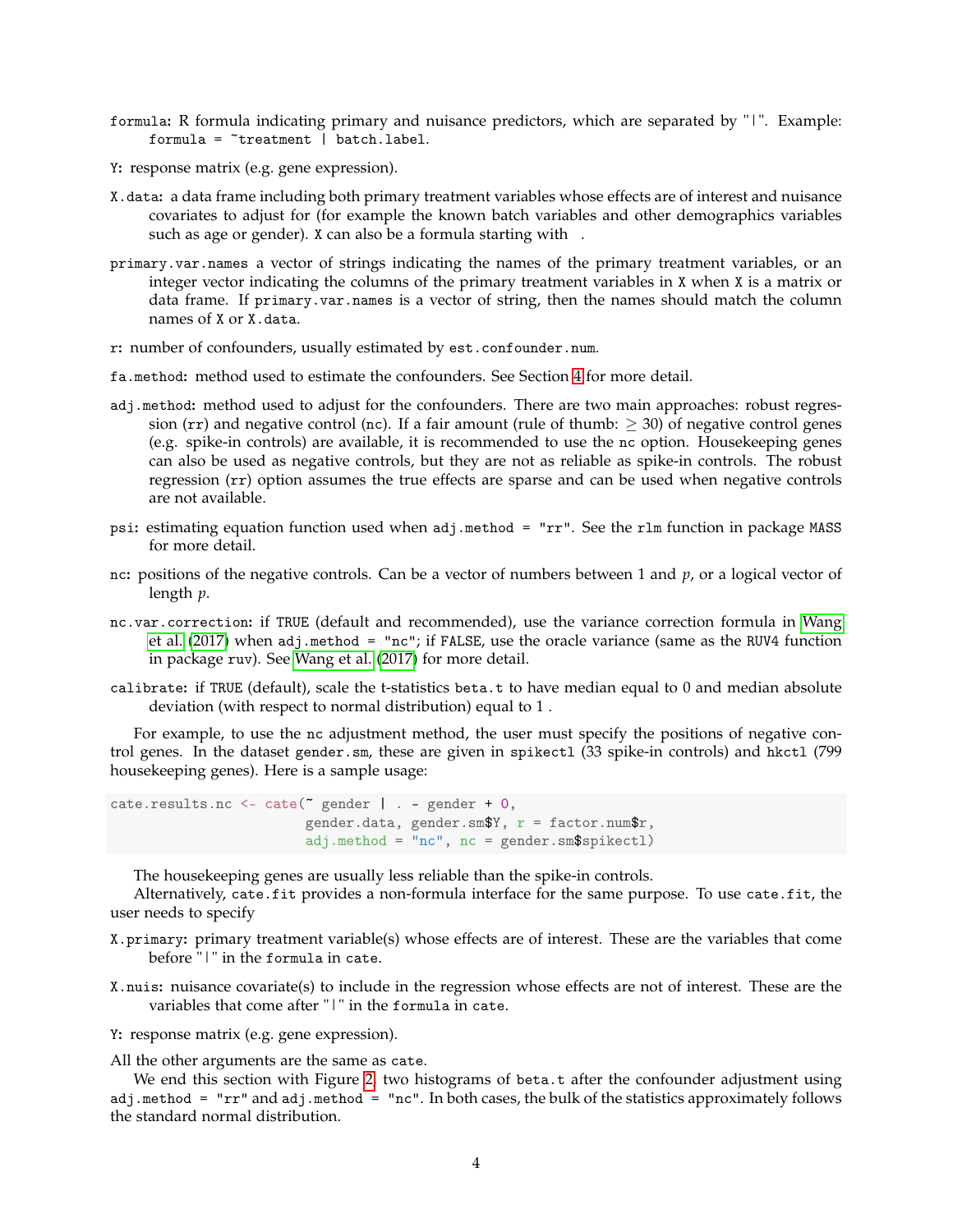

<span id="page-4-1"></span>Figure 2: Histograms of test statistics after adjustment

## **3 Other available confounder adjustment methods on CRAN/Bioconductor**

The preprocessed gender.sm dataset was first used by [Gagnon-Bartsch and Speed](#page-5-1) [\(2012\)](#page-5-1) to demonstrate their confounder correction method "Remove Unwanted Variation" (RUV) using negative controls. See also the R package [ruv](https://cran.r-project.org/web/packages/ruv/index.html). The RUV4 function therein is very similar to the adj.method = "nc" option in cate. Two other related packages are [sva](https://www.bioconductor.org/packages/release/bioc/html/sva.html) [\(Leek and Storey, 2008\)](#page-5-5) and [leapp](https://cran.r-project.org/web/packages/leapp/index.html) [\(Sun et al., 2012\)](#page-5-6), which motivate the robust regression method  $(adj.method = "rr")$  in cate.

To compare the performance of different methods, the user can use the wrapper functions sva.wrapper, ruv.wrapper, leapp.wrapper in the cate package. They provide a uniform interface and call the corresponding functions in the original packages.

### <span id="page-4-0"></span>**4 Factor analysis**

For a data matrix  $Y \in \mathbb{R}^{n \times p}$ , *n* being the number of observations and *p* being the number of variables (e.g. genes), the factor model assumes

$$
Y_{n\times p} = Z_{n\times r}\Gamma_{p\times r}^T + E_{n\times p},
$$

where *Z* is a rotation matrix containing latent factors, Γ is a matrix of loadings and *E* is a noise matrix. The columns of *E* have covariance matrix Σ.

To perform factor analysis, one simply calls the function factor.analysis with the data matrix and number of factors:

```
mle \leq factor.analysis(gender.sm$Y, r = 5)
names(mle)
## [1] "Gamma" "Sigma" "Z" "niter" "converged"
```